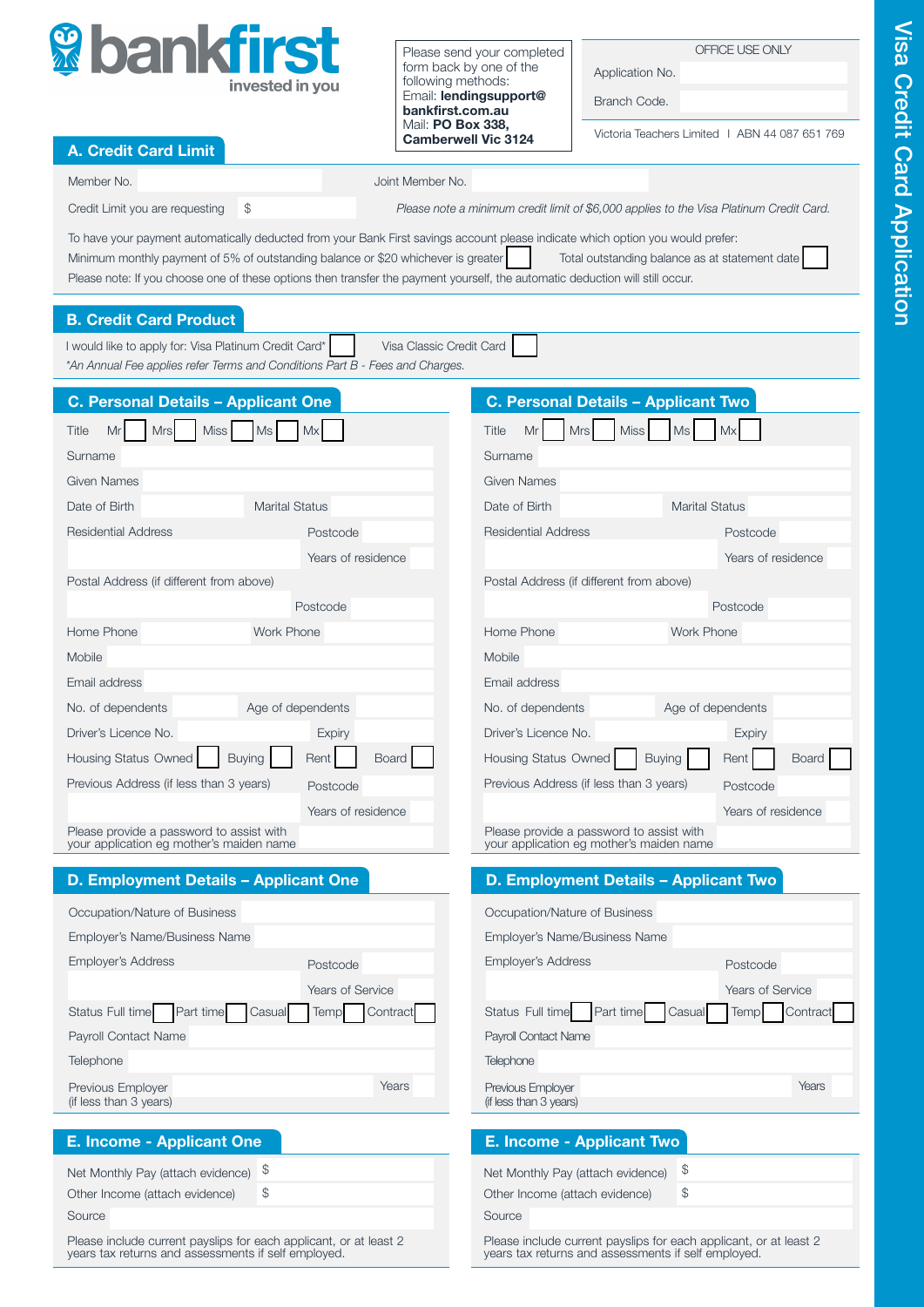# F. Assets – What You Own

| <b>Type of Asset</b>       | <b>Bank/Description/Address</b> | Asset in name of | Value                 | Mortgaged                |
|----------------------------|---------------------------------|------------------|-----------------------|--------------------------|
| Home                       |                                 |                  | $\, \, \mathbb{S} \,$ | Yes<br>No                |
| Land                       |                                 |                  | $\mathcal{L}$         | Yes<br>No <sub>1</sub>   |
| <b>Other Real Estate</b>   |                                 |                  | $\, \, \mathbb{S} \,$ | Yes  <br><b>No</b>       |
| Car(s) (Year, Make, Model) |                                 |                  | $\frac{1}{2}$         | Yes  <br>No <sub>l</sub> |
|                            |                                 |                  | $\frac{1}{2}$         | Yes<br>No.               |
| Savings accounts           |                                 |                  | $\mathcal{S}$         |                          |
| Investments                |                                 |                  | $\mathcal{L}$         |                          |
| Superannuation             |                                 |                  | $\frac{1}{2}$         |                          |
| Contents (Insured value)   |                                 |                  | $\mathcal{L}$         |                          |
| Other                      |                                 |                  | $\frac{1}{2}$         |                          |
|                            |                                 |                  |                       |                          |

# G. Liabilities - What You Owe

| Details of monthly commitments (Please list credit card limits and details even if balance owed is nil) |        |                |                |                           |  |
|---------------------------------------------------------------------------------------------------------|--------|----------------|----------------|---------------------------|--|
| <b>Type of Finance</b>                                                                                  | Lender | Limit          | <b>Balance</b> | <b>Monthly Instalment</b> |  |
| 1st Mortgage                                                                                            |        | $\mathcal{L}$  | $\mathcal{L}$  | \$                        |  |
| Rent/Board                                                                                              |        | $$\mathbb{S}$$ | $\mathcal{L}$  | \$                        |  |
| Personal/Car Loans                                                                                      |        |                |                | \$                        |  |
| Other Loans                                                                                             |        | $\mathcal{P}$  | $\mathcal{L}$  | $\mathcal{L}$             |  |
| Credit/Charge Card                                                                                      |        | $$\mathbb{S}$$ | \$             | \$                        |  |
| Credit/Charge Card                                                                                      |        | $$\mathbb{S}$$ | $\mathcal{L}$  | $\mathcal{L}$             |  |
| Other (please specify)                                                                                  |        | \$             | $\mathcal{L}$  | \$                        |  |
|                                                                                                         |        |                | <b>Total</b>   | \$0.00                    |  |

# H. Expenses - What You Spend

| \$<br>per month<br>S<br>per month<br>S<br><b>Insurances</b> (Car, Health, Life, Building, Contents, Income Protection)<br>per month |
|-------------------------------------------------------------------------------------------------------------------------------------|
| <b>Travel</b> (Registration, Petrol, Public Transport)                                                                              |
| <b>Children &amp; Education</b> (Child Maintenance, School Fees / Expenses, Childcare)                                              |
|                                                                                                                                     |
| $\mathcal{F}$<br>Utilities & Services (Rates, Gas, Electricity, Water, Telephone, Mobile, Internet, Pay TV)<br>per month            |
| $\mathcal{E}$<br>General (Food, Clothing, Medical, Gym, Entertainment, Other)<br>per month                                          |

# I. Balance Transfer Request

I authorise Bank First to transfer the balance of the credit card account specified below to my Visa Credit Card account.

|                                                                                                                                                                                                                                                                                                                           | Account Name (e.g. Mr Smith) | <b>Account Type</b> | <b>Financial Institution</b>                                                                          |    | Amount of Balance to be transferred |
|---------------------------------------------------------------------------------------------------------------------------------------------------------------------------------------------------------------------------------------------------------------------------------------------------------------------------|------------------------------|---------------------|-------------------------------------------------------------------------------------------------------|----|-------------------------------------|
| 1.                                                                                                                                                                                                                                                                                                                        |                              |                     |                                                                                                       | \$ |                                     |
|                                                                                                                                                                                                                                                                                                                           | Card Number                  |                     |                                                                                                       |    |                                     |
|                                                                                                                                                                                                                                                                                                                           | Account Name (e.g. Mr Smith) | <b>Account Type</b> | <b>Financial Institution</b>                                                                          |    | Amount of Balance to be transferred |
| 2.                                                                                                                                                                                                                                                                                                                        |                              |                     |                                                                                                       | \$ |                                     |
|                                                                                                                                                                                                                                                                                                                           | Card Number                  |                     |                                                                                                       |    |                                     |
|                                                                                                                                                                                                                                                                                                                           |                              |                     | Total amount to be transferred (this amount must not exceed your credit limit approved by Bank First) |    | S                                   |
| We will draw a cheque for payment into the account/s you specify and debit the total amount to your Visa Credit Card account. It is your responsibility to<br>confirm that the financial institution maintaining any such account processes each payment. You will have to take your own steps to close the accounts with |                              |                     |                                                                                                       |    |                                     |

any financial institutions if you wish to do so. Balance transfers may only be made from accounts with financial institutions in Australia in Australian currency. The transfer of the balance will not occur until you have accepted the Terms and Conditions of your Visa Credit Card contract by activating your card.

I authorise Bank First and the financial institutions specified above to process this Balance Transfer Request.

Signature One Date Date Date Date

Signature Two **Date**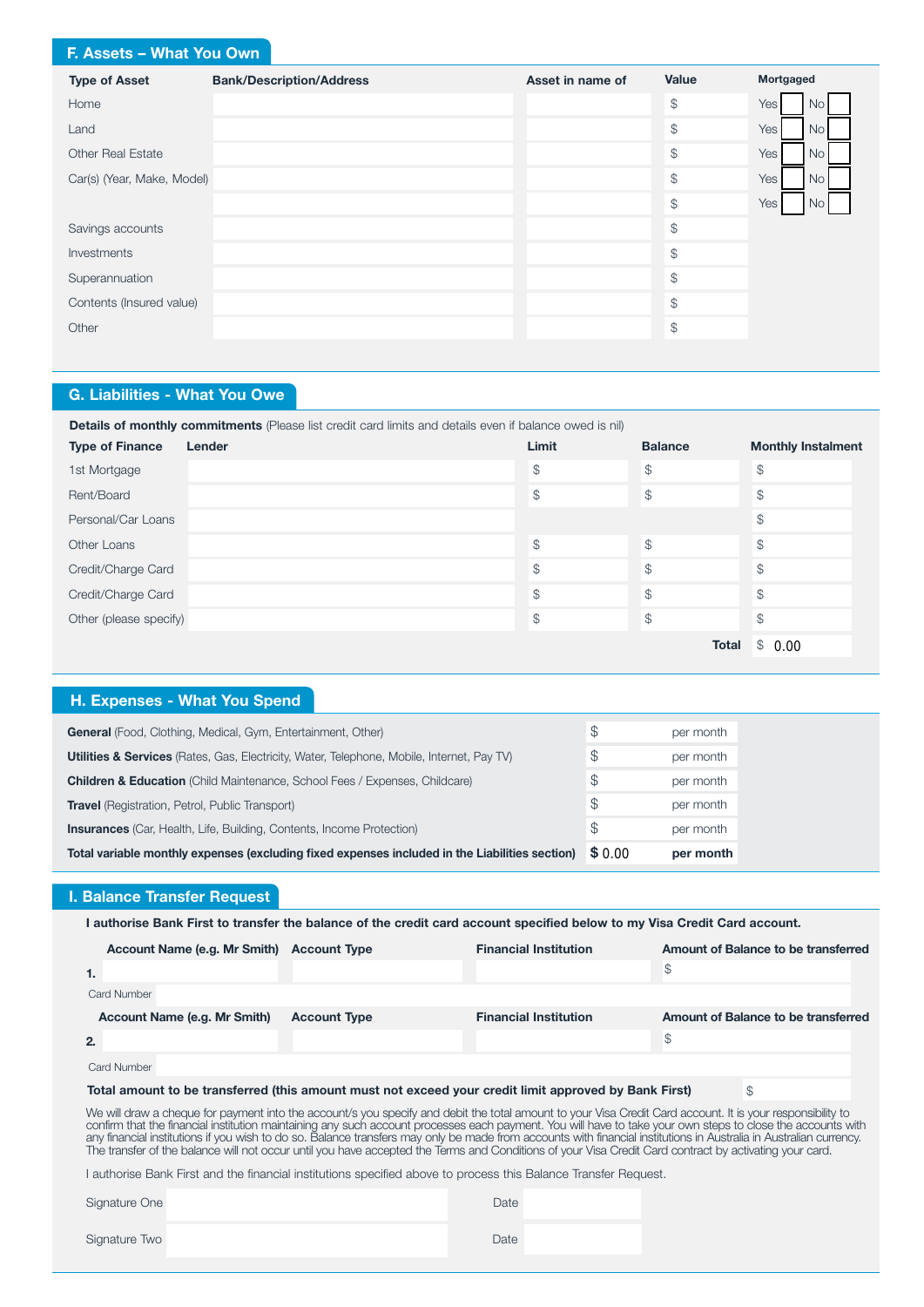## J. Reference

NB: Reference must be a relative living in Australia, however not living at the same address as you.

| Name | Relationship | Phone |
|------|--------------|-------|
|      |              |       |

Address

## K. Important Information About Your Privacy

#### What information can be used and disclosed? Credit Providers can mean:

The Privacy Act allows Victoria Teachers Limited trading as Bank First ('we', 'us', 'our') ACN 087 651 769 to use and disclose personal information we collect about you for the primary purpose for which it was collected and for related secondary purposes that you would reasonably expect. In connection with providing credit to you, personal information may include **credit information**, such as:

- details to identify you and verify your identity, such as your name, sex, date of birth, current and 2 previous addresses, your current and last known employer, and your driver's licence number
- the fact that you have applied for credit and the amount or that we are a current credit provider to you, or that you have agreed to be a guarantor
- advice that payments previously notified as unpaid are no longer overdue
- information about your current or terminated consumer credit accounts and your repayment history
- financial hardship information about you
- payments overdue for at least 60 days and for which collection action has started
- in specified circumstances, that in our opinion you have committed a serious credit infringement
- the fact that credit provided to you by us has been paid or otherwise discharged, and
- other information about credit standing, worthiness, history or capacity that credit providers can disclose under the Privacy Act, including a credit report.

#### When and why do we collect information?

Before, during or after the provision of our products and services to you, we may collect your personal information for the purpose of providing products and services to you and managing our business. When providing credit to you, this may include assessing your application for consumer or commercial credit or to be a guarantor, assessing your credit worthiness, managing your loan or the arrangements under which your loan is funded or collecting overdue payments. Some laws require us to obtain personal information about you before we provide you with particular products or services or process particular transactions in which you are involved - e.g. laws relating to anti-money laundering and counter-terrorism financing, consumer credit, taxation and real property transactions.

If you do not provide us with the personal information that we request, we may not be able to consider your application for credit or provide other products and services.

#### Who can give or collect information?

For the purpose of providing products and services to you and managing our business, we may give your personal information to:

- external service providers to us, such as organisations which we use to verify your identity, payment systems operators, mailing houses and research consultants
- insurers and re-insurers, where insurance is provided in connection with our services to you
- $\bullet$  superannuation funds, where superannuation services are provided to you
- debt collecting agencies, if you have not repaid a loan as required
- our professional advisors, such as accountants, lawyers and auditors
- state or territory authorities that give assistance to facilitate the provision of home loans to individuals
- other credit providers and their professional advisors
- your representative, for example, lawyer, mortgage broker, financial advisor or attorney, as authorised by you, or

In addition, in connection with providing credit to you, we and the Credit Providers mentioned below may: • government and regulatory authorities, if required or authorised by law.

- obtain a commercial and/or consumer credit report containing personal information about you from a credit reporting body
- · obtain personal information about you from your employer and any referees that you may provide and disclose to them, for the purpose of verification, personal information you have provided to us which they could reasonably be expected to be able to verify
- exchange credit information about you with each other, and
- exchange credit information about you with any credit reporting body and any other provider of credit to you named in your credit application or a credit report from a credit reporting body.

- $\bullet$   $\overline{18}$
- our related companies
- any introducer, dealer or broker referred to in a loan application
- any agent or contractor of ours assisting in processing a loan application, and
- other entities that may be involved in a securitisation arrangement or other joint arrangement which we use to fund or manage your loan, including without limitation the Reserve Bank of Australia and any loan originator.

#### Disclosure to overseas recipients

We may disclose your personal information to overseas recipients. The countries in which such recipients are likely to be located include the United States of America, the United Kingdom and countries within Europe.

However, if we do disclose information to overseas recipients, we will do so on the basis that the information will be used only for the purposes set out in this document.

## Important information about credit reporting bodies

If you apply for or hold any kind of credit with us, we may disclose information to a credit reporting body. That includes disclosing that you are in default under a credit agreement or have committed a serious credit infringement, if that is the case. Specifically, we may disclose information to or collect information from Equifax, whose privacy policy and contact details are at www.equifax.com.au and Dun & Bradstreet, whose privacy policy and contact details are at www.dnb.com.au. Credit reporting bodies collect credit information about individuals which they provide as credit reports to credit providers and others in the credit industry to assist them in managing credit risk, collecting debts and other activities

"Credit pre-screening" is a service for credit providers wishing to send direct marketing material about credit services. A credit reporting body uses information it holds to screen out individuals who do not meet criteria set by the credit provider. Credit reporting bodies must maintain a confidential list of individuals who have opted out of their information being used in pre-screening. To opt out of credit pre-screening, contact the credit reporting body, using the contact details on their websites, referred to above.

You can also ask a credit reporting body not to use or disclose your personal information for a period if you believe on reasonable grounds that you have been or are likely to be a victim of fraud, including identity fraud.

## Disclosure to insurers and guarantors

#### Lenders' mortgage and trade insurers

In connection with providing credit to you, a lenders' mortgage insurer or a registered trade insurer may obtain credit information about you from a Credit Provider or from a credit reporting body to assess whether to provide lenders' mortgage insurance to us in relation to an application for consumer credit, or whether to provide trade insurance to us in relation to an application for commercial credit.

#### **Guarantors**

In connection with providing credit to you, the Credit Providers may give a guarantor, or a person considering becoming a guarantor, credit information about you to enable the guarantor to decide whether to act as guarantor, or to keep the guarantor informed about your repayment of the credit secured by the guarantee.

#### Personal information about third parties

You represent that, if at any time you supply us with personal information about another person (for example a referee), you are authorised to do so; and you agree to inform that person about who we are, how to contact us, how to obtain our Privacy Policy, and that we will use and disclose their personal information for the purposes set out in this Permission and that they can gain access to that information.

### Security, privacy policy, and marketing preferences

#### **Security**

We take all reasonable steps to ensure that all your personal information held by us (on our website or otherwise), is protected from misuse, interference and loss, and from unauthorised access, disclosure or modification.

## Privacy Policy

Our Privacy Policy, located on our website at **bankfirst.com.au**, provides additional information about how we handle your personal information.